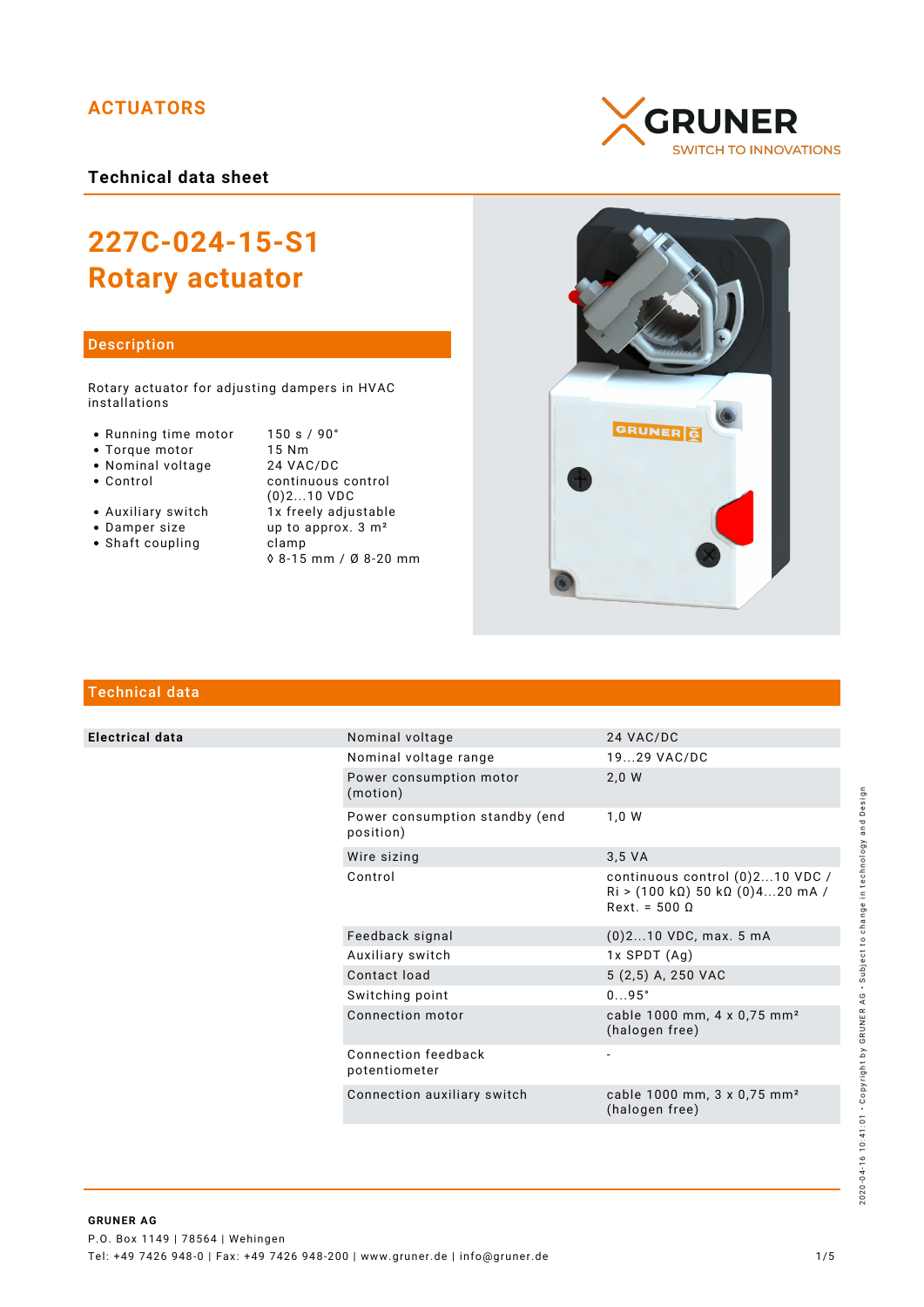

| <b>Technical data</b>      |                                         |                                                                                                                                                  |
|----------------------------|-----------------------------------------|--------------------------------------------------------------------------------------------------------------------------------------------------|
|                            |                                         |                                                                                                                                                  |
| <b>Electrical data</b>     | <b>Connection GUAC</b>                  | $\overline{\phantom{a}}$                                                                                                                         |
|                            |                                         |                                                                                                                                                  |
| <b>Functional data</b>     | Torque                                  | 15 Nm                                                                                                                                            |
|                            | Damper size                             | up to approx. 3 m <sup>2</sup>                                                                                                                   |
|                            | Synchronised speed                      | ±5%                                                                                                                                              |
|                            | Direction of rotation                   | selected by switch                                                                                                                               |
|                            | Manual override                         | Gearing latch disengaged with<br>pushbutton, self-resetting                                                                                      |
|                            | Angle of rotation                       | 0°max. 95° can be limited with<br>adjustable mechanical end stops<br>after changing the angle of<br>rotation, a adaptation drive must<br>be made |
|                            | Running time                            | 150 s / 90°                                                                                                                                      |
|                            | Sound power level                       | $<$ 35 dB(A)                                                                                                                                     |
|                            | Shaft coupling                          | Clamp $\Diamond$ 8-15 mm / Ø 8-20 mm                                                                                                             |
|                            | Position indication                     | mechanical with pointer                                                                                                                          |
|                            | Service life                            | $> 60000$ cycles $(0^{\circ}95^{\circ}0^{\circ})$<br>> 1 000 000 partial cycles (max.<br>$\pm 5^{\circ}$ )                                       |
|                            |                                         |                                                                                                                                                  |
| <b>Safety</b>              | Protection class                        | III (safety extra-low voltage)                                                                                                                   |
|                            | Degree of protection                    | IP 54 (cable downwards)                                                                                                                          |
|                            | <b>EMC</b>                              | CE (2014/30/EU)                                                                                                                                  |
|                            | <b>LVD</b>                              | CE (2014/35/EU)                                                                                                                                  |
|                            | <b>RoHS</b>                             | CE (2011/65/EU - 2015/863/EU -<br>2017/2102/EU)                                                                                                  |
|                            | Mode of operation                       | Typ 1 (EN 60730-1)                                                                                                                               |
|                            | Rated impulse voltage                   | 0,8 kV (EN 60730-1)                                                                                                                              |
|                            | Control pollution degree                | 3 (EN 60730-1)                                                                                                                                   |
|                            | Ambient temperature normal<br>operation | $-30^{\circ}$ C +50 $^{\circ}$ C                                                                                                                 |
|                            | Storage temperature                     | $-30^{\circ}$ C +80 $^{\circ}$ C                                                                                                                 |
|                            | Ambient humidity                        | 595% r.H., non condensing (EN<br>$60730-1)$                                                                                                      |
|                            | Maintenance                             | maintenance free                                                                                                                                 |
| <b>Dimensions / Weight</b> | Dimensions                              | 115 x 65 x 61 mm                                                                                                                                 |
|                            | Weight                                  | 550 g                                                                                                                                            |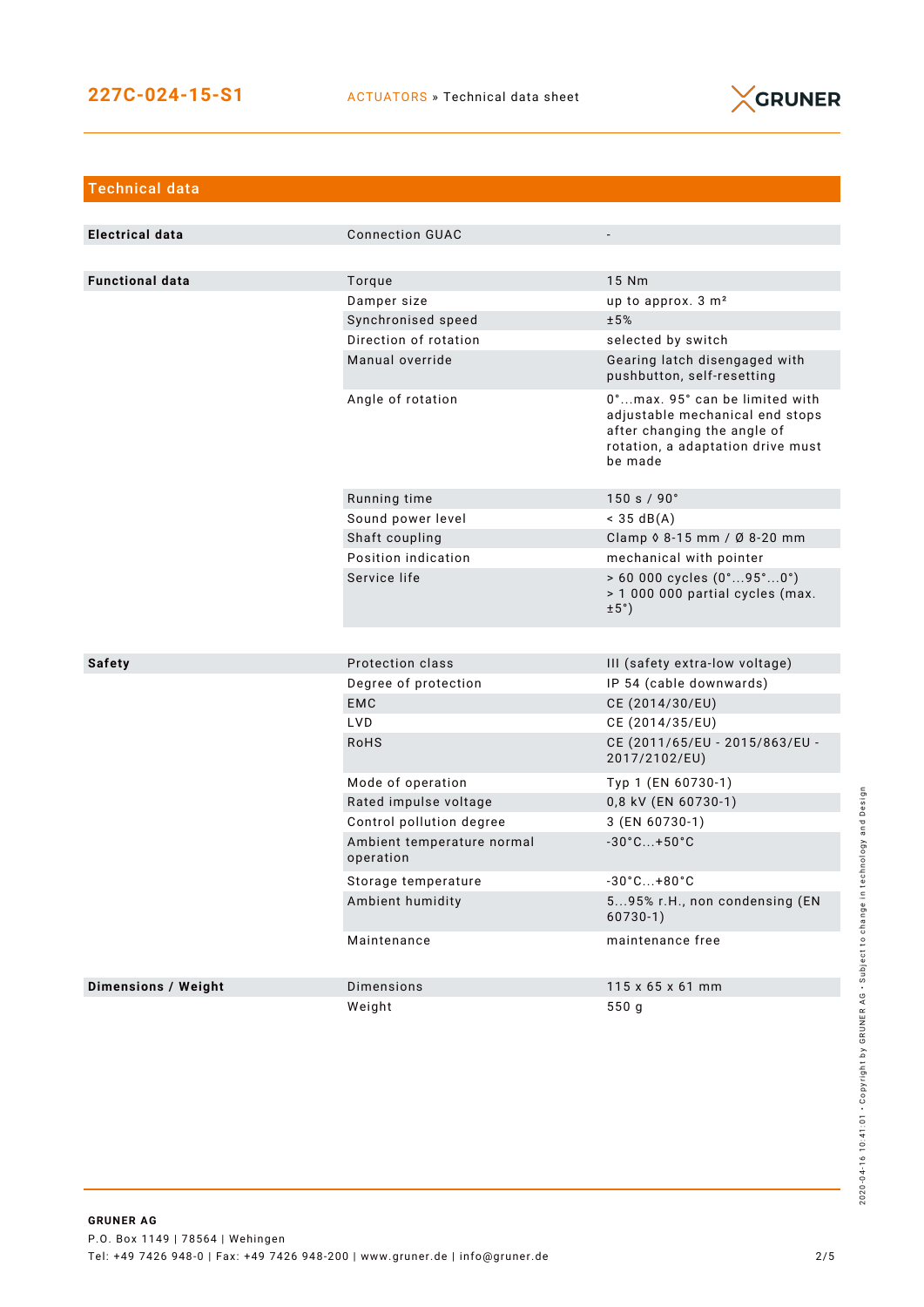

## Functionality / Properties

#### **Operating mode**

Connect power supply to wire 1+2 and a reference signal Y to wire 3 in range of (0)2...10 VDC, actuator drives to its specified position. The actual damper position (0...100%) is a feedback signal U on wire 4 for example to share with other actuators. The actuator is overload-proof, requires no limit switches and automatically stops, when the end stop is reached.

#### **Direct mounting**

Simple direct mounting on the damper shaft with a clamp, protection against rotating with enclosed anti-rotation lock or rather at intended attachment points.

#### **Manual override**

Manual override with selfresetting pushbutton possible (the gear is disengaged as long as the button is pressed).

#### **Signaling**

The integrated auxiliary switch is freely adjustable in the angle of 0 - 95°. There is activated corresponding to the adjusted angle. The damper position can be checked by the mechanicel pointer.

#### **Mode switch**

Mode switch with five positions at the housing:

2-10 R: rotary direction right 2-10 VDC 0-10 R: rotary direction right 0-10 VDC Adp: adaption 0-10 L: rotary direction left 0-10 VDC

2-10 R: rotary direction left 2-10 VDC

#### **Adaption drive**

- Actuator power off
- Setting the mechanical end stops
- Actuator power on
- Adaption enable
- Actuator drive to position 0
- Actuator drive to position 1
- Adaption disable, if desired angular range reached or rather if actuator reached endstop
- "Y" refers to the measured angular range

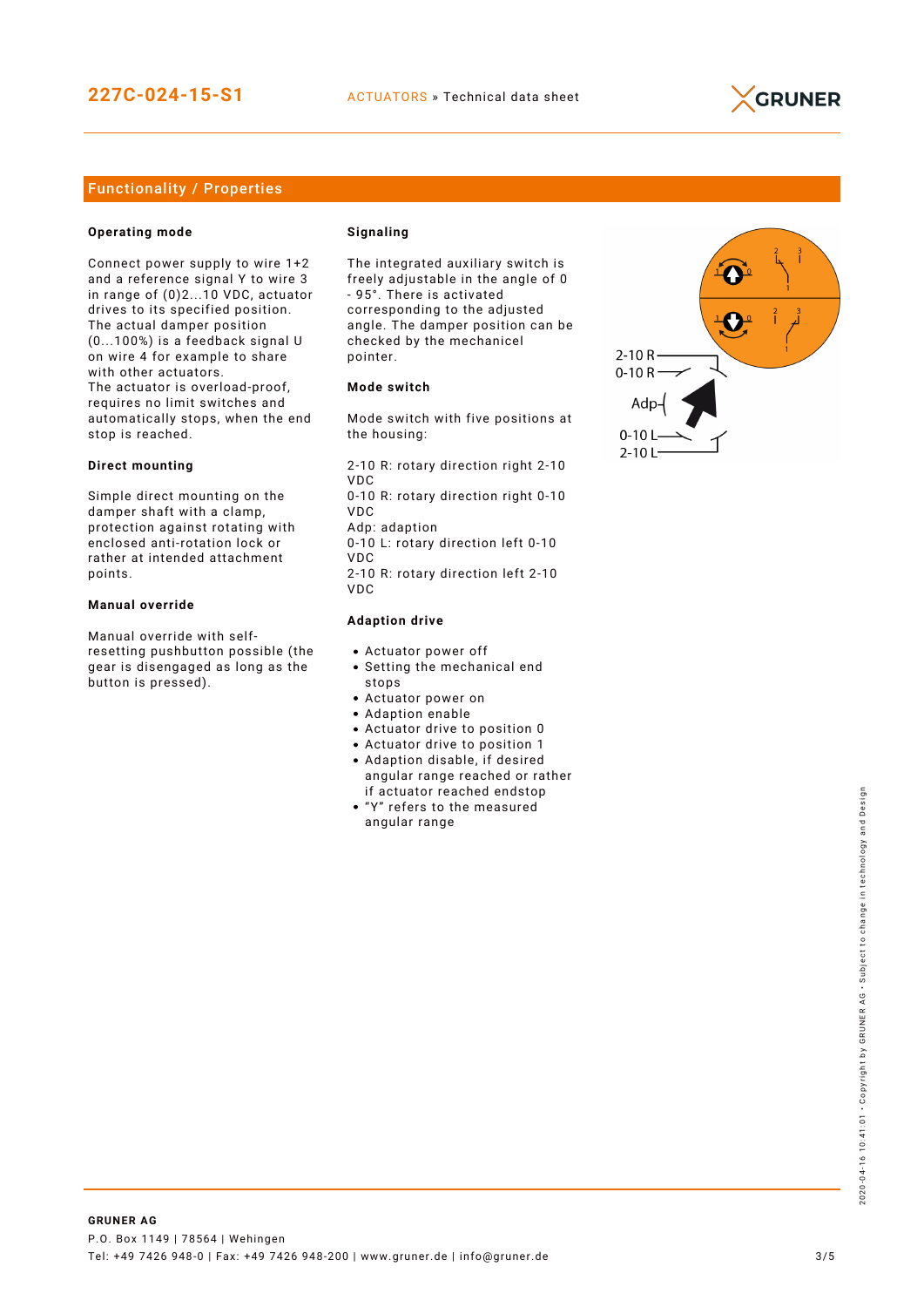

# Connector / Security Note





# **Safety remarks**

- Connect via safety isolation transformer!
- The device is not allowed to be used outside the specified field of application, especially in airplanes.
- It may only be installed by suitably trained personnel. Any legal regulations or regulations issued by authorities must be observed during assembly.
- The device may only be opened at the manufacturer´s site.
- The device is not allowed to be disposed of as household refuse. All locally valid regulations and requirements must be observed.
- When calculating the required torque, the specifications supplied by the damper manufacturer´s (crosssection, design, installation site), and the air flow conditions must be observed.